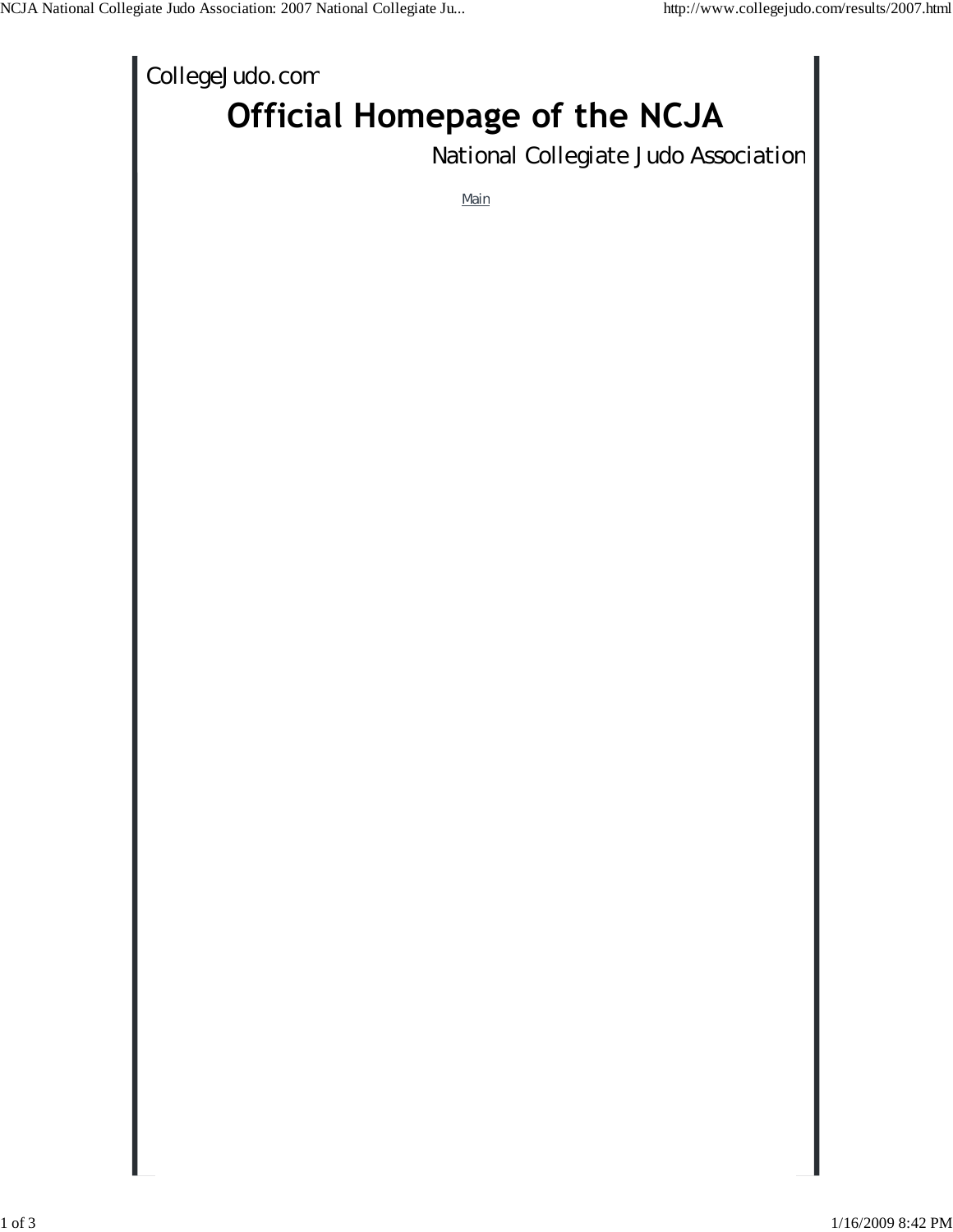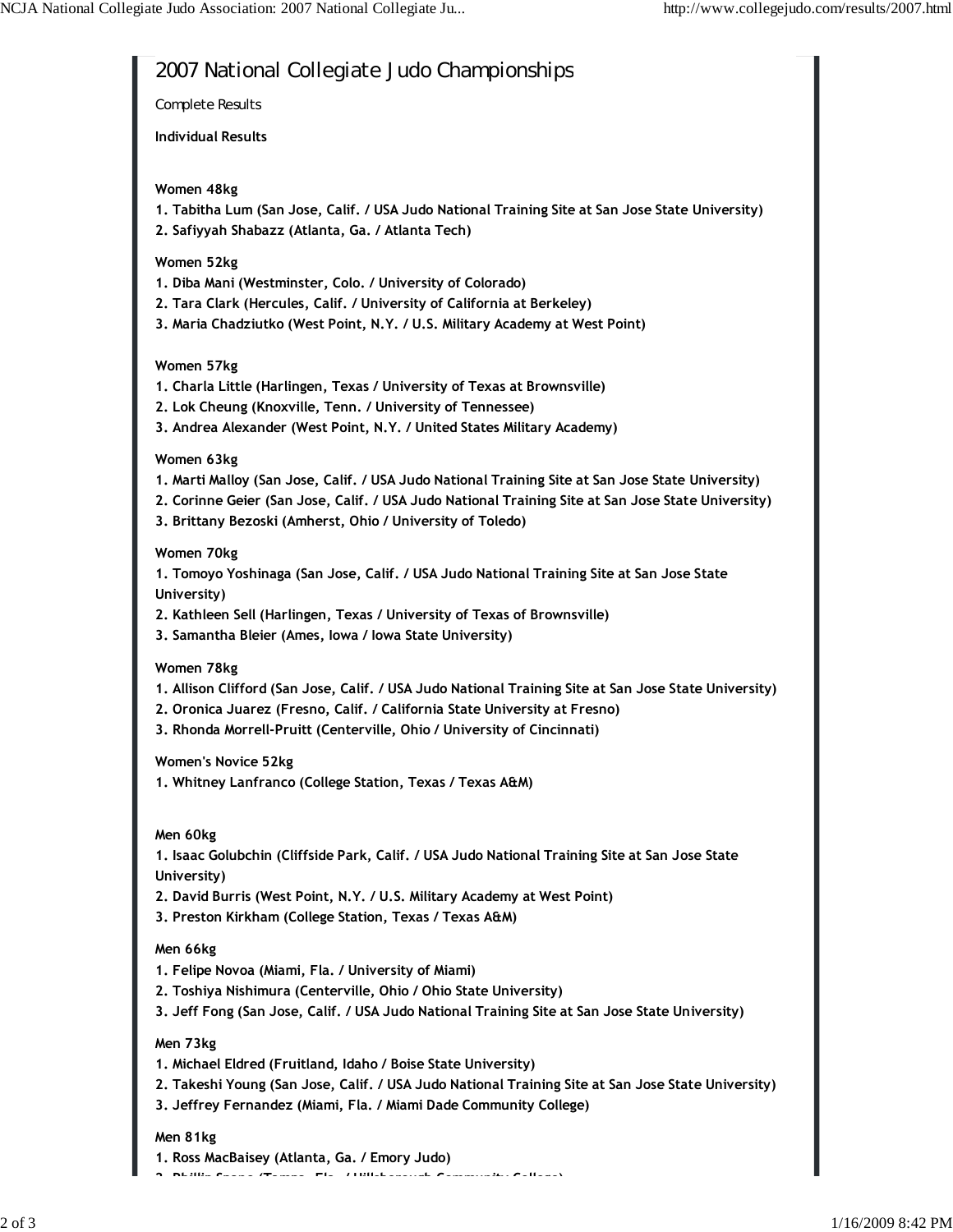NCJA National Collegiate Judo Association: 2007 National Collegiate Ju... http://www.collegejudo.com/results/2007.html

 $\mathcal{L}_{\mathcal{A}}$ 

٠

**College**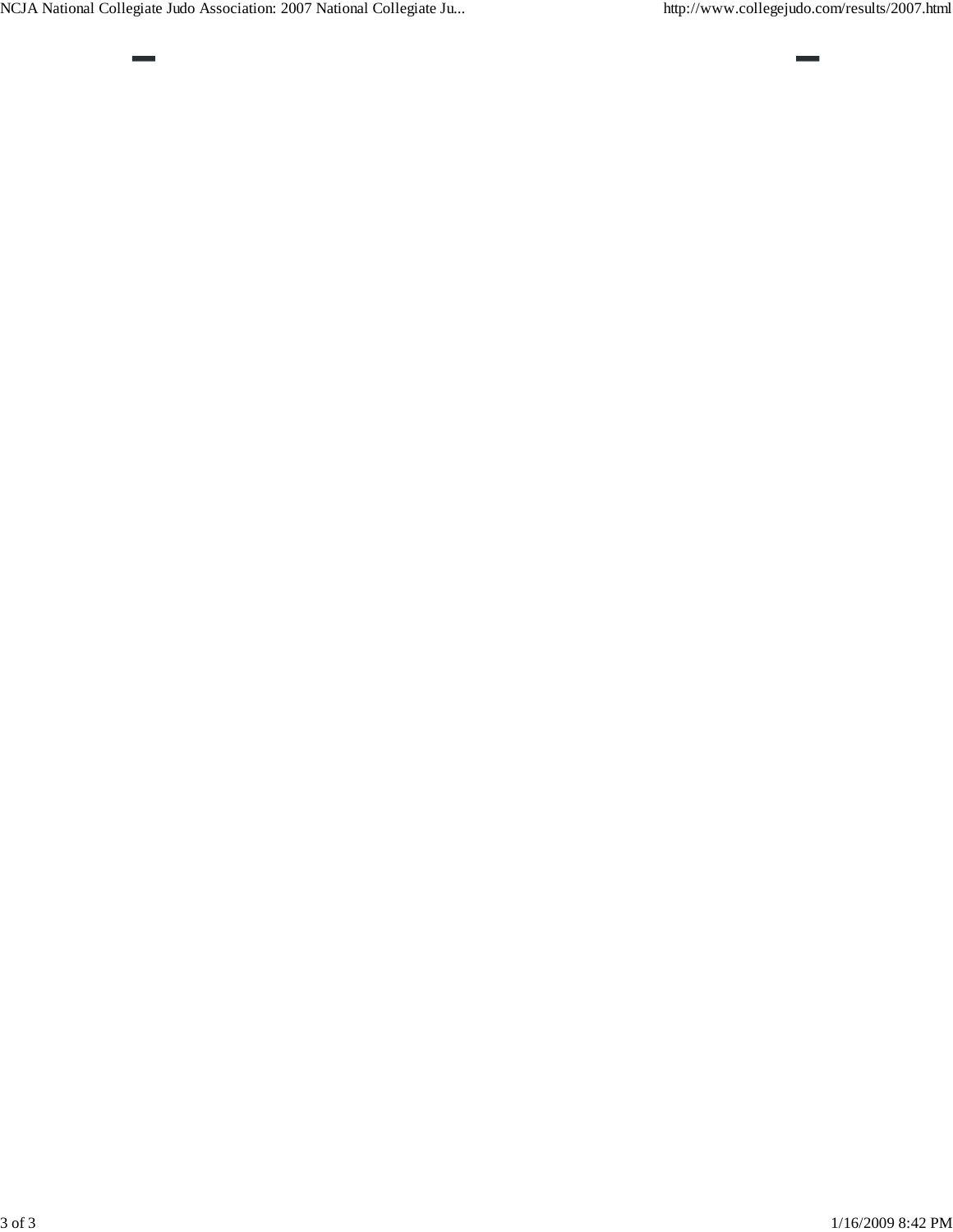

# **Member News**

**March 25, 2007** 

# **San Jose State University Wins Collegiate Nationals**

(Miami, Fla.) – The USA Judo National Training Site at San Jose State University won its 42nd team title on Sunday at the National Collegiate Judo Association National Championships at Florida International University.

The San Jose squad took six gold medals out of 13 divisions and captured 11 medals overall.

**Tomoyo Yoshinaga (San Jose, Calif. / USA Judo National Training Site at San Jose State University)**  successfully defended her 2006 Collegiate National title in the 70kg division, beating 2006 Senior Nationals bronze medalist **Katie Sell (Harlingen, Texas / University of Texas at Brownsville)** by a koka in the final to earn the Most Outstanding Female award.

**Marti Malloy (San Jose, Calif. / USA Judo National Training Site at San Jose State University)** moved up to 63kg after winning last year's title at 57kg, defeating her teammate **Corinne Geier (San Jose, Calif.)** by a yuko (quarter-point) and a koka (smallest points) in the final.

**Allison Clifford (San Jose, Calif. / USA Judo National Training Site at San Jose State University)** won her first Collegiate National title in the 78kg division, armbarring **Oronica Juarez (Fresno, Calif. / California State University at Fresno)** in the final. The former Brazilian Jujitsu National and Pan Am Champion beat **Rhonda Morrell-Pruitt (Centerville, Ohio / University of Cincinatti)**, a 2006 Pan Am Team member, by a koka in the semifinal before winning the gold.

**Tabitha Lum (San Jose, Calif. / USA Judo National Training Site at San Jose State University)** improved on her 2006 silver medal finish with a gold medal victory over **Safiyyah Shabazz (Atlanta, Ga. / Atlanta Tech)**.

**Isaac Golubchin (San Jose, Calif. / USA Judo National Training Site at San Jose State University)** made an impressive Collegiate Nationals debut with a 60kg gold medal. New to the sport of judo, Golubchin is a former Greco-Roman wrestler who trained at the U.S. Olympic Education Center.

San Jose's final gold medal of the day came from **Atsushi Yoshinaga (San Jose, Calif. / USA Judo National Training Site at San Jose State University / 90kg)** who threw his San Jose teammate **Davor Vasiljevic (San Jose, Calif.)** for a huge ippon in the final.

A former Pan Am medalist for Chile, **Felipe Novoa (Miami, Fla. / University of Miami)** was the day's Most Outstanding Male player, throwing each of his preliminary round opponents in rapid succession to get to the final where he threw **Toshiya Nishimura (Centerville, Ohio / Ohio State University)** for a quick yuko before throwing him again to win by ippon.

**Michael Eldred (Fruitland, Idaho / Boise State University)** went 4-0 to win the 73kg division where he defeated **Takeshi Young (San Jose, Calif. / USA Judo National Training Site at San Jose State University)**  in the final and also earned the Tom Lambert Most Inspirational Male Award.

**Anthony Haskins (Cheney, Wash. / Eastern Washington University)** was the Jeremy Glick Sportsmanship Award recipient after winning the +100kg division.

The overall men's team title went to the USA Judo National Training Site at San Jose State University with second and third place honors going to the U.S. Military Academy at West Point and Texas A&M, respectively.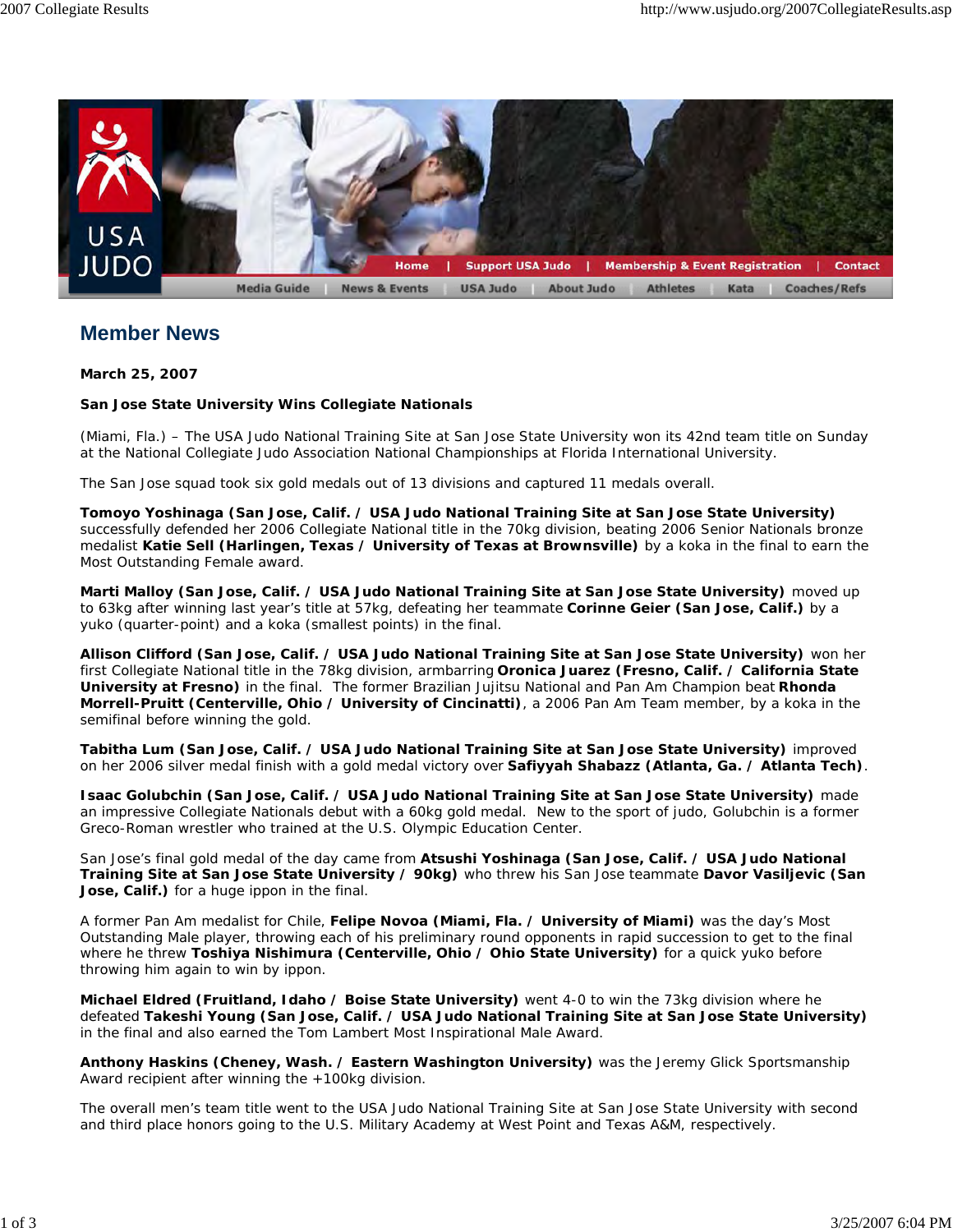The USA Judo National Training Site at San Jose State University and the U.S. Military Academy at West Point went 1-2 on the women's side as well with California State University at Fresno and the University of Tennessee tying for third place.

Complete results are as follows:

#### *Women's 48kg*

- 1. Tabitha Lum (San Jose, Calif. / USA Judo National Training Site at San Jose State University)
- 2. Safiyyah Shabazz (Atlanta, Ga. / Atlanta Tech)

#### *Women's 52kg*

- 1. Diba Mani (Westminster, Colo. / University of Colorado)
- 2. Tara Clark (Hercules, Calif. / University of California at Berkeley)
- 3. Maria Chadziutko (West Point, N.Y. / U.S. Military Academy at West Point)

#### *Women's 57kg*

- 1. Charla Little (Harlingen, Texas / University of Texas at Brownsville)
- 2. Lok Cheung (Knoxville, Tenn. / University of Tennessee)
- 3. Andrea Alexander (West Point, N.Y. / United States Military Academy)

#### *Women's 63kg*

- 1. Marti Malloy (San Jose, Calif. / USA Judo National Training Site at San Jose State University)
- 2. Corinne Geier (San Jose, Calif. / USA Judo National Training Site at San Jose State University)
- 3. Brittany Bezoski (Amherst, Ohio / University of Toledo)

#### *Women's 70kg*

- 1. Tomoyo Yoshinaga (San Jose, Calif. / USA Judo National Training Site at San Jose State University)
- 2. Kathleen Sell (Harlingen, Texas / University of Texas of Brownsville)
- 3. Samantha Bleier (Ames, Iowa / Iowa State University)

#### *Women's 78kg*

- 1. Allison Clifford (San Jose, Calif. / USA Judo National Training Site at San Jose State University)
- 2. Oronica Juarez (Fresno, Calif. / California State University at Fresno)
- 3. Rhonda Morrell-Pruitt (Centerville, Ohio / University of Cincinnati)

## *Women's Novice 52kg*

1. Whitney Lanfranco (College Station, Texas / Texas A&M)

#### *Men's 60kg*

- 1. Isaac Golubchin (Cliffside Park, Calif. / USA Judo National Training Site at San Jose State University)
- 2. David Burris (West Point, N.Y. / U.S. Military Academy at West Point)
- 3. Preston Kirkham (College Station, Texas / Texas A&M)

#### *Men's 66kg*

- 1. Felipe Novoa (Miami, Fla. / University of Miami)
- 2. Toshiya Nishimura (Centerville, Ohio / Ohio State University)
- 3. Jeff Fong (San Jose, Calif. / USA Judo National Training Site at San Jose State University)

## *Men's 73kg*

- 1. Michael Eldred (Fruitland, Idaho / Boise State University)
- 2. Takeshi Young (San Jose, Calif. / USA Judo National Training Site at San Jose State University)
- 3. Jeffrey Fernandez (Miami, Fla. / Miami Dade Community College)

## *Men's 81kg*

- 1. Ross MacBaisey (Atlanta, Ga. / Emory Judo)
- 2. Phillip Spano (Tampa, Fla. / Hillsborough Community College)
- 3. Andrew Hung (Pearl City, Hawaii / USA Judo National Training Site at San Jose State University)

#### *Men's 90kg*

- 1. Atsushi Yoshinaga (San Jose, Calif. / USA Judo National Training Site at San Jose State University)
- 2. Davor Vasiljevic (San Jose, Calif. / USA Judo National Training Site at San Jose State University)
- 3. Jordan Bellamy (West Point, N.Y. / U.S. Military Academy at West Point)

## *Men's 100kg*

- 1. Paul Gomez (Harlingen, Texas / University of Texas at Brownsville)
- 2. Christopher Behm (West Point, N.Y. / U.S. Military Academy at West Point)
- 3. Jonathan Fuller (College Station, Texas / Texas A&M)